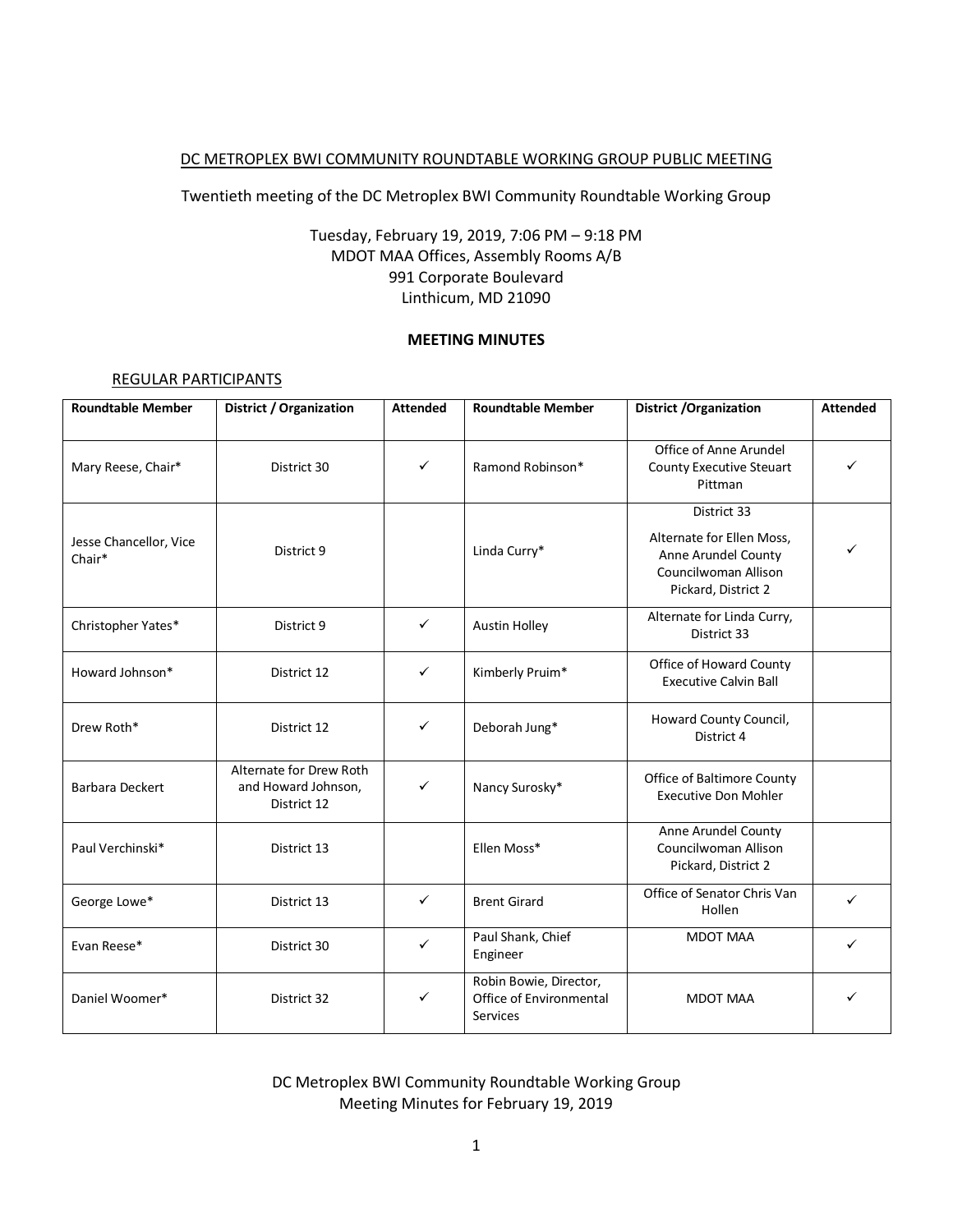| <b>Roundtable Member</b> | District / Organization                      | <b>Attended</b> | <b>Roundtable Member</b>                                                          | <b>District / Organization</b>                                  | <b>Attended</b> |
|--------------------------|----------------------------------------------|-----------------|-----------------------------------------------------------------------------------|-----------------------------------------------------------------|-----------------|
| Paul Harrell*            | District 32                                  | ✓               | Darline Terrell-Tyson,<br>Deputy Director, Office<br>of Environmental<br>Services | <b>MDOT MAA</b>                                                 |                 |
| <b>Richard Campbell</b>  | Alternate for Paul Harrell,<br>District 32   |                 | Louisa Goldstein,<br>Counsel                                                      | <b>MDOT MAA</b>                                                 |                 |
| Ron Pusloskie            | Alternate for Paul Harrell,<br>District 32   |                 | Paige Kroner                                                                      | Mid Atlantic Regional<br>Representative, NBAA                   |                 |
| Dan Klosterman*          | District 32                                  | ✓               | Kyle Evans                                                                        | <b>General Aviation</b><br>Representative, CP<br>Management LLC |                 |
| Marcus Parker Sr.        | Alternate for Dan<br>Klosterman, District 32 |                 | David Richardson                                                                  | Southwest Airlines                                              |                 |
| Lance Brasher*           | District 33                                  | $\checkmark$    |                                                                                   |                                                                 |                 |

*\*Voting Members*

#### ADDITIONAL PARTICIPANTS

Maryland Department of Transportation (MDOT) Maryland Aviation Administration (MAA) Bruce Rineer, Manager, Noise Section Kevin Clarke, Director, Office of Planning Trey Hanna, Assistant for Legislative and Special Projects Karen Harrell, Noise Program Roberta Walker, Administrative Assistant

Contractor Support Adam Scholten, HMMH (via phone) Royce Bassarab, HNTB Christine Wysocki, Straughan Environmental Ronda J. Thomas, RPR, CRR (Court Reporter)

### MEETING MATERIALS

Participants received the following materials in advance:

- Meeting Agenda for February 19, 2019
- Draft Meeting Minutes from January 15, 2019

Handouts at the meeting:

- Meeting Agenda for February 19, 2019
- Draft Meeting Minutes from January 15, 2019
- Links for reference shared by Chair
- Study, "The Trade-Off between Optimizing Flight Patterns and Human Health: A Case Study of Aircraft Noise in Queens, NY, USA", August 15, 2018
- January 15, 2019 Meeting Minute updates from Ms. Linda Curry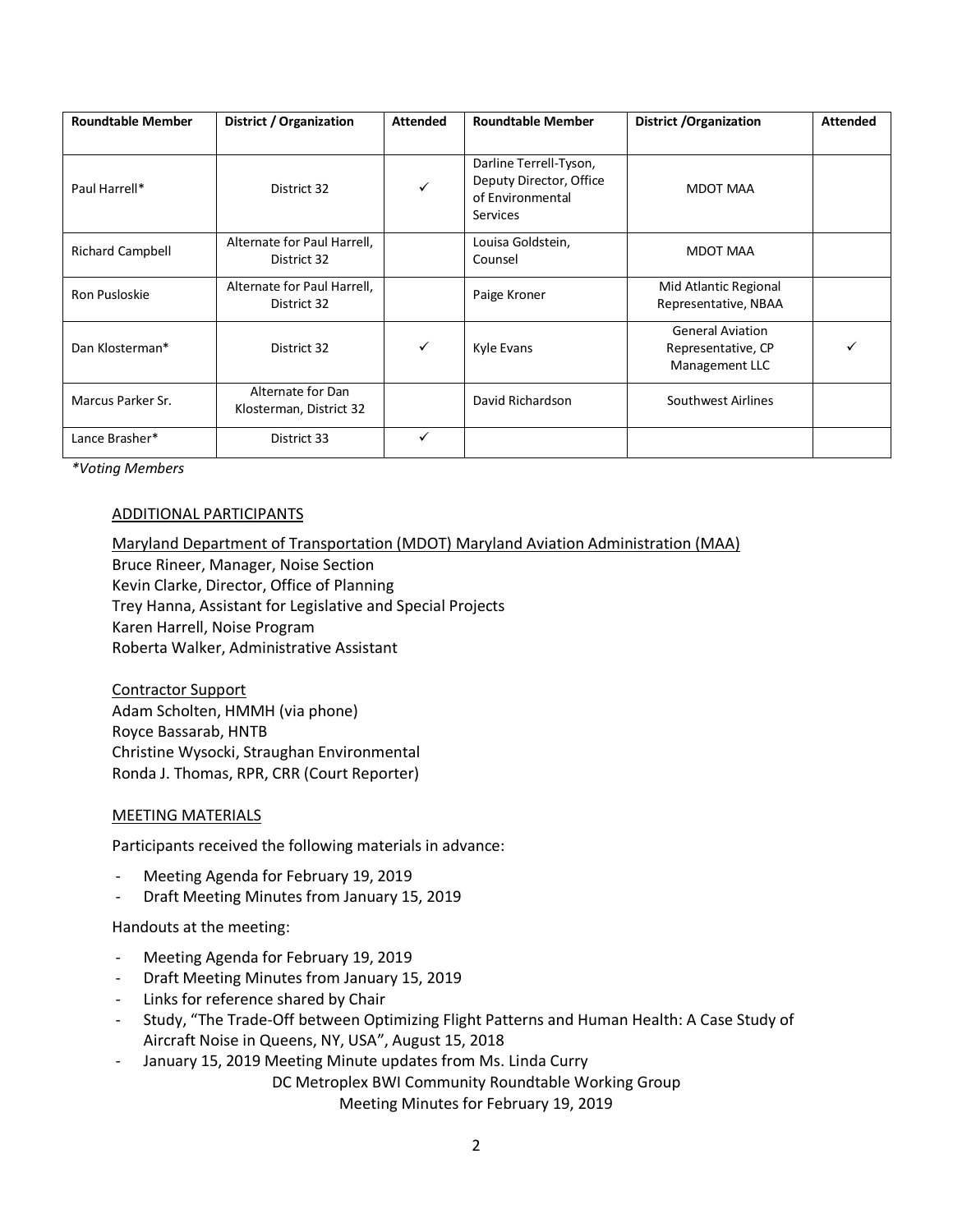- Article, "FAA monitoring TNNIS climb usage", December 20, 2018
- Email from Mr. Paul Verchinski, "Suggestions for future Roundtable action", sent February 18, 2019

Presentations at the meeting:

- Meeting Agenda for February 19, 2019
- Static image of YouTube video, TED Talk: "Why noise is bad for your health—and what you can do"*,* Dr. Basner
- Email from Mr. Paul Verchinski, "Suggestions for future Roundtable action", sent February 18, 2019

### **1. INTRODUCTIONS (7:06)**

### *Introduction*

Ms. Mary Reese (Chair) welcomed attendees, thanked everyone for coming to the meeting, and noted that planning for future Roundtable activities was the primary purpose of the meeting. She noted the Roundtable seeks to bring the FAA back to the table with more solutions in the future, but in the meantime wanted to hold this meeting to determine what other methods or strategies could be used by the Roundtable to help Maryland residents find relief from aircraft noise.

### *Member Roll Call*

Ms. Reese asked members of the Roundtable to introduce themselves. Roundtable members introduced themselves to meeting attendees. Mr. Dan Klosterman inquired about a quorum, and it was determined enough Roundtable members were in attendance to continue the meeting as scheduled.

### *Review and approve tonight's meeting agenda*

Ms. Reese asked if anyone had anything they wanted to add to the agenda for tonight's meeting. Mr. Lance Brasher asked if MDOT MAA could talk about their recent presentation to the Anne Arundel County delegation in Annapolis. Mr. Paul Shank of MDOT MAA agreed to lead the discussion.

Mr. Evan Reese motioned to approve the agenda with amendments and Mr. Klosterman seconded. All were in favor. Tonight's meeting agenda is approved.

### *Review and approve January 15, 2019 meeting minutes*

Ms. Reese asked if members had edits to the January 15, 2019 meeting minutes. Ms. Linda Curry noted she had corrections and distributed hard copies of the corrections to all Roundtable members. Mr. Reese requested to table this topic until the next meeting to allow more time for review. Mr. Brasher seconded. All were in favor. Approval of the January 15, 2019 minutes will be considered at the next Roundtable meeting.

### *Installation of new members (if required)*

Ms. Reese inquired as to whether a vote would be necessary to install new members. Mr. Brasher believed a vote was not required. Mr. Daniel Woomer was introduced as a new addition to the Roundtable. Mr. Woomer represents District 32 and is Vice President of the Linthicum Shipley Improvement Association (LSIA).

### **Deliverables:**

• Roundtable to review and approve January 15, 2019 minutes at next meeting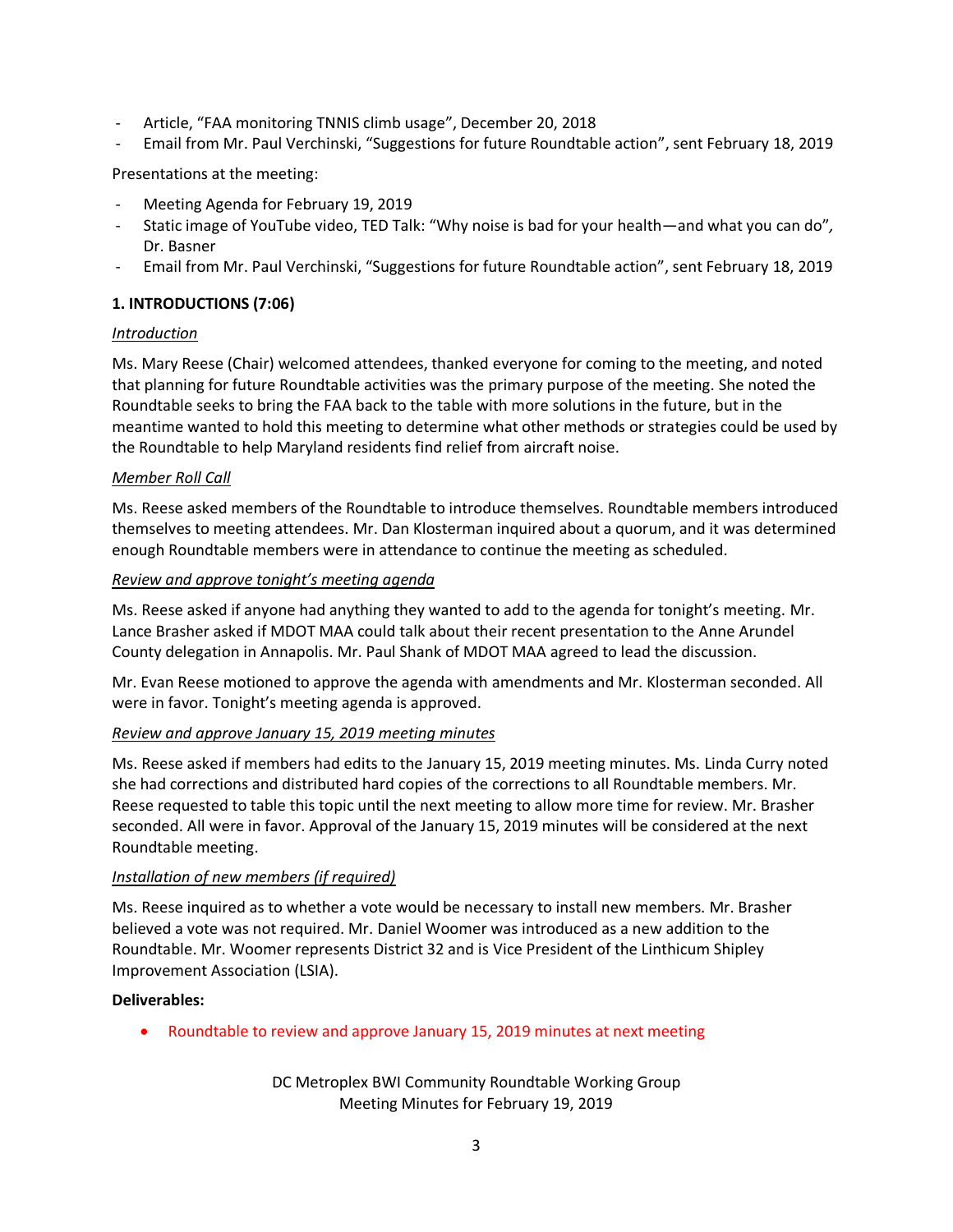### **2. PUBLIC COMMENT**

Ms. Reese requested public comments be kept to 5 minutes.

**Mr. Jimmy Pleasant** of Ellicott City asked about Runway 28. He noted there was a new environmental study for Runway 28, and mentioned flights using Runway 15R were also changed by the FAA. Mr. Pleasant noted he believes this caused flights from Runway 28 to increase in speed and noise after the change was made to Runway 15R. Mr. Pleasant also highlighted the new flight path changes discussed by the MDOT MAA for Runway 28 that would potentially cause departures to fly at lower altitudes and produce higher noise levels further from the airport.

Mr. Pleasant asked MDOT MAA when operations were going to stop increasing at BWI Marshall. He highlighted past milestones of airport development and expansion, and wondered why builders were allowed to develop on land around the airport instead of the airport making a plan to buy the land. Mr. Pleasant also highlighted his observations regarding the increase in size and noise generated from modern aircraft, and noted he recently filed a complaints with the FAA but he had yet to receive a response.

Mr. Pleasant compared aircraft noise to torture, with him experiencing hundreds of aircraft over his home every day of the week and wanted to know why the State of Maryland would allow residents to suffer. Mr. Pleasant explained a possible solution would be for heavier taxation of the airlines, so they would reduce the number of flights at the airport.

Mr. Pleasant concluded by stating he did not understand the FAA's need to perform an environmental study for changes to departure flight paths from Runway 28, when changes were made to Runway 15R without an environmental study. Mr. Pleasant also implored the Governor's office to intervene and stated his belief that the there is a conflict of interest between the MDOT MAA protecting the concerns of residents and running BWI Marshall because a large portion of the State's revenue comes from the airport.

**Mr. Mark Peterson** of Elkridge asked why other MDOT MAA representatives do not attend the Roundtable meetings. Mr. Peterson noted he recalled seeing MDOT MAA Executive Director, Mr. Ricky Smith, attend a Roundtable meeting and sit in the back only once.

Mr. Peterson highlighted the Secretary of the Maryland Department of Transportation (MDOT), Mr. Pete K. Rahn's, lack of action and accomplishments regarding noise issues at BWI Marshall. He requested Mr. Rahn meet with the US Secretary of Transportation, Ms. Elaine Chao, to find out what it will take for the FAA to provide additional solutions to the Roundtable. Mr. Peterson also requested someone from MDOT MAA, other than the core MDOT MAA staff, make an appearance at Roundtable meetings. Ms. Reese told Mr. Peterson that she would pass along his request and ask Mr. Smith if he would attend the Roundtable's next meeting.

**Ms. Laura Donovan** of Glen Burnie recently attended a community association meeting in Anne Arundel County District 1. She noted she saw Ms. Sarah Lacey, District 1 County Councilmember, and shared information with her regarding the flight path changes at BWI Marshall. Ms. Donovan explained that Ms. Lacey did not appear to be aware of the issues regarding flight path changes or an upcoming Anne Arundel County town hall meeting. Ms. Reese commented this was something the Roundtable needed to work on with the County Council and it would be beneficial for the County to have a town hall meeting with Ms. Lacey in attendance.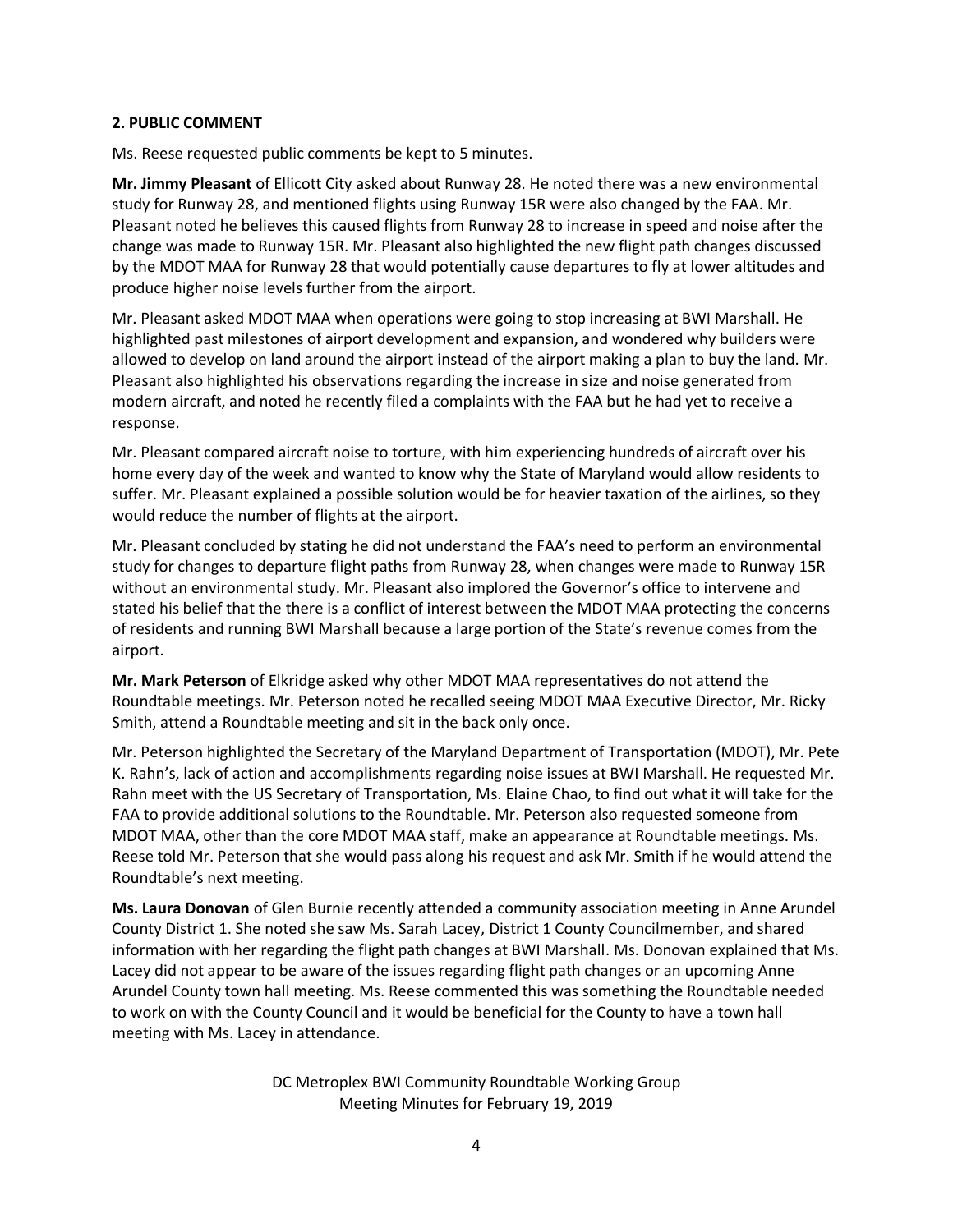**Mr. Michael Bahr** of Harman's Woods stated Runway 28 flights mostly turn left over the Baltimore-Washington parkway (MD295). However, Mr. Bahr explained some aircraft fly right down his street at around 1,800 feet. Mr. Bahr noted he had collected some examples of flights that demonstrated loud noise and low altitude and described the obtrusive sounds the planes make near his residence even before they become visible. He also highlighted the difference in noise between Airbus and Boeing aircraft, noting that Airbus aircraft seem to have a "whining" noise, where Boeing aircraft do not. Mr. Bahr explained that normally the first aircraft noise disturbance each day starts around four AM and wakes him from sleep, and went on to describe numerous other times during the day at which planes fly over his home. He also noted his residence is about three miles from the airport, but that he had not experienced this level of noise for more than 30 years and observed that NextGen seems to route aircraft right over his home.

Mr. Bahr concluded by comparing the April 2018 meeting with FAA to a dog-and-pony show, where the FAA stated they moved flight paths slightly, but Mr. Bahr has yet to notice a difference in the flight paths and is frustrated. Mr. Bahr suggested the solution to his noise issues would be for aircraft to fly at higher altitudes, be moved away from populated areas, and fly dispersed paths.

### **Deliverables:**

 Ms. Reese to request MDOT MAA Executive Director, Mr. Ricky Smith, attend next Roundtable meeting

### **3. STATUS UPDATE ON FAA'S IMPLEMENTATION OF PROPOSED BWI MARSHALL PROCEDURE CHANGES AS PRESENTED IN APRIL 2018**

Ms. Reese noted she asked the FAA via email if they had a response regarding the Roundtable's assessment of the FAA's proposed procedure changes and if the proposed procedure changes were actively being worked by the FAA for implementation. She explained the FAA did confirm that they had received the Roundtable's assessment, but the Roundtable's letter was still under review and the FAA was unable to provide a response at this time. Mr. Brasher asked if the MDOT MAA had any input on FAA's status. Mr. Shank confirmed no further feedback had been shared by the FAA with the MDOT MAA.

Ms. Curry asked as to who was the temporary replacement for FAA Eastern Regional Administrator, Ms. Jennifer Solomon, while she is out on maternity leave. Ms. Reese responded she has been transmitting correspondence to both Ms. Solomon, and Ms. Maria Stanco, Ms. Solomon's deputy, and Ms. Reese has received prompt responses from Ms. Stanco.

Mr. Brent Girard from Senator Van Hollen's office asked if Ms. Reese would like the Senator to follow up further with the FAA and noted the Senator had just sent a letter to the FAA last week asking for an update to items included in the FAA Reauthorization Act. Ms. Reese noted she would provide the email to Mr. Girard that was sent to Ms. Stanco and Ms. Solomon, and appreciated whatever assistance Senator Van Hollen would be able to provide.

DC Metroplex BWI Community Roundtable Working Group Meeting Minutes for February 19, 2019 Mr. Brasher brought up the National Defense Authorization Act (NDAA), which included an amendment by Senator John McCain requiring FAA revisit any reliance on Categorical Exclusions (CATEXs) used to change flight paths. Mr. Brasher noted this Act as important because this is how arrival flight paths shifted on Runway 33L. He also explained State Attorney General Frosh, in his letter to the FAA, called out this action and asked about the FAA's progress in reviewing the CATEX. Mr. Brasher stated that FAA is seemingly ignoring the law, and has yet to receive an update on the Attorney General's petition to the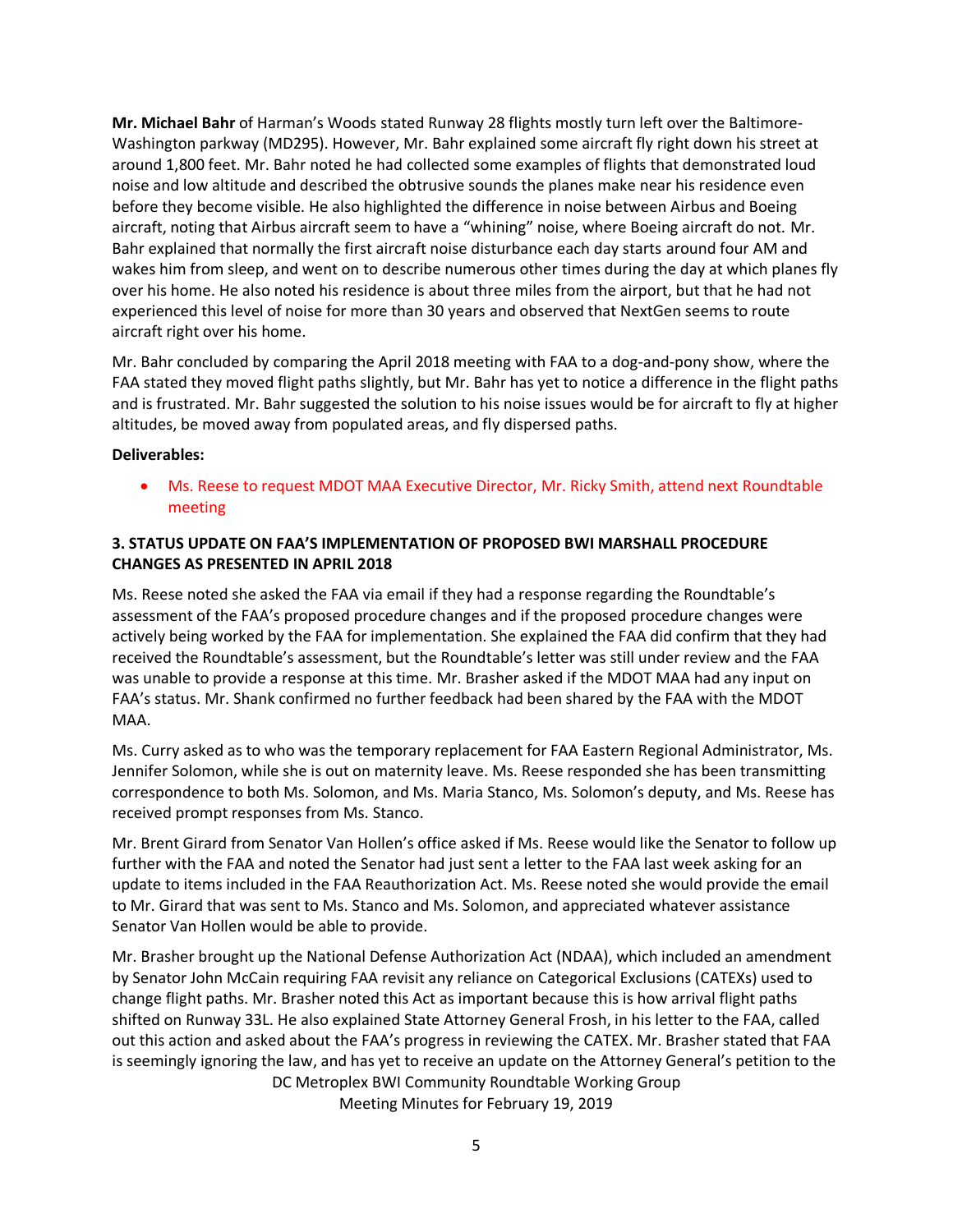FAA. Mr. Girard brought up timelines embedded in the Act, and will bring this matter to the attention of Senator Van Hollen.

# **4. ROUNDTABLE CHAIR COMMENTS**

Ms. Reese provided an update on testimony from the Roundtable to delegations from Howard and Anne Arundel County. She noted the delegations received the Roundtable's annual report, petition to the MDOT MAA, and the letter dated September 8, 2018 from the Roundtable identifying aircraft nosie issues within each of the Roundtable's Legislative Districts. Prior to the Anne Arundel County delegation meeting, there was concern over whether it was permissible for Roundtable members to interact with the delegation due to questions if the Roundtable's petition to the MDOT MAA was legally binding. However, Ms. Louisa Goldstein of the MDOT MAA Legal department provided clarification that the petition was not legally binding and the Roundtable's testimony to the delegation was allowed to proceed.

Ms. Reese highlighted the cost of providing paper copies to all members of the delegations and noted on average it cost \$20-\$40 per-person. Ms. Reese noted it would be helpful if the MDOT MAA would financially support this type of outreach in the future since the Roundtable does not have a budget.

Mr. Brasher thanked Ms. Reese for attending and providing testimony, then asked if there was any follow up from the delegates. Ms. Reese had not yet received any specific questions, though thinks this is a busy time for the delegates with it being during the legislative session. She did note that Senator Katie Hester, of District 9, asked to be provided with the Columbia University study mentioned previously by Mr. Jesse Chancellor and included in the materials for tonight's meeting. Ms. Reese believes follow up is needed for these groups.

Ms. Reese noted the MDOT MAA gave a presentation and commented the presentation appeared to be in response to the Roundtable's presentation. Ms. Reese asked Mr. Shank if this was the case, and he responded it was not and that the MDOT MAA was asked to participate. Ms. Reese suggested the Roundtable review the testimony, and noted at the Anne Arundel County meeting, there was no clear ask from the Roundtable and therefore uncertainty from the delegates on what was being requested. However, at the Howard County meeting, she noted the Roundtable added a specific ask for the delegates to support legislation at the state level.

Ms. Reese introduced a TED Talk by Dr. Mathias Basner, "Why noise is bad for your health—and what you can do", and noted Dr. Basner studies noise at the University of Pennsylvania. In the TED Talk, he discusses the health impacts, aside from hearing, related to noise such as stress, cardiovascular disease, and poor scholastic performance. Dr. Basner suggests billions can be saved in health care costs associated with cardiovascular disease alone, if environmental noise is lowered by just five decibels.

# *\*Note: The TED Talk by Dr. Basner can be found at: [https://www.ted.com/talks/mathias\\_basner\\_why\\_noise\\_is\\_bad\\_for\\_your\\_health\\_and\\_what\\_you\\_can\\_](https://www.ted.com/talks/mathias_basner_why_noise_is_bad_for_your_health_and_what_you_can_do_about_it) [do\\_about\\_it](https://www.ted.com/talks/mathias_basner_why_noise_is_bad_for_your_health_and_what_you_can_do_about_it)*

Ms. Reese then referenced the Columbia University study "The Trade-Off between Optimizing Flight Patterns and Human Health: A Case Study of Aircraft Noise in Queens, NY, USA", which attempts to quantify monetarily the impact of noise on human health. Ms. Reese also mentioned another article emailed from Ms. Curry from December 20, 2018, "FAA monitoring TNNIS climb usage", that talks about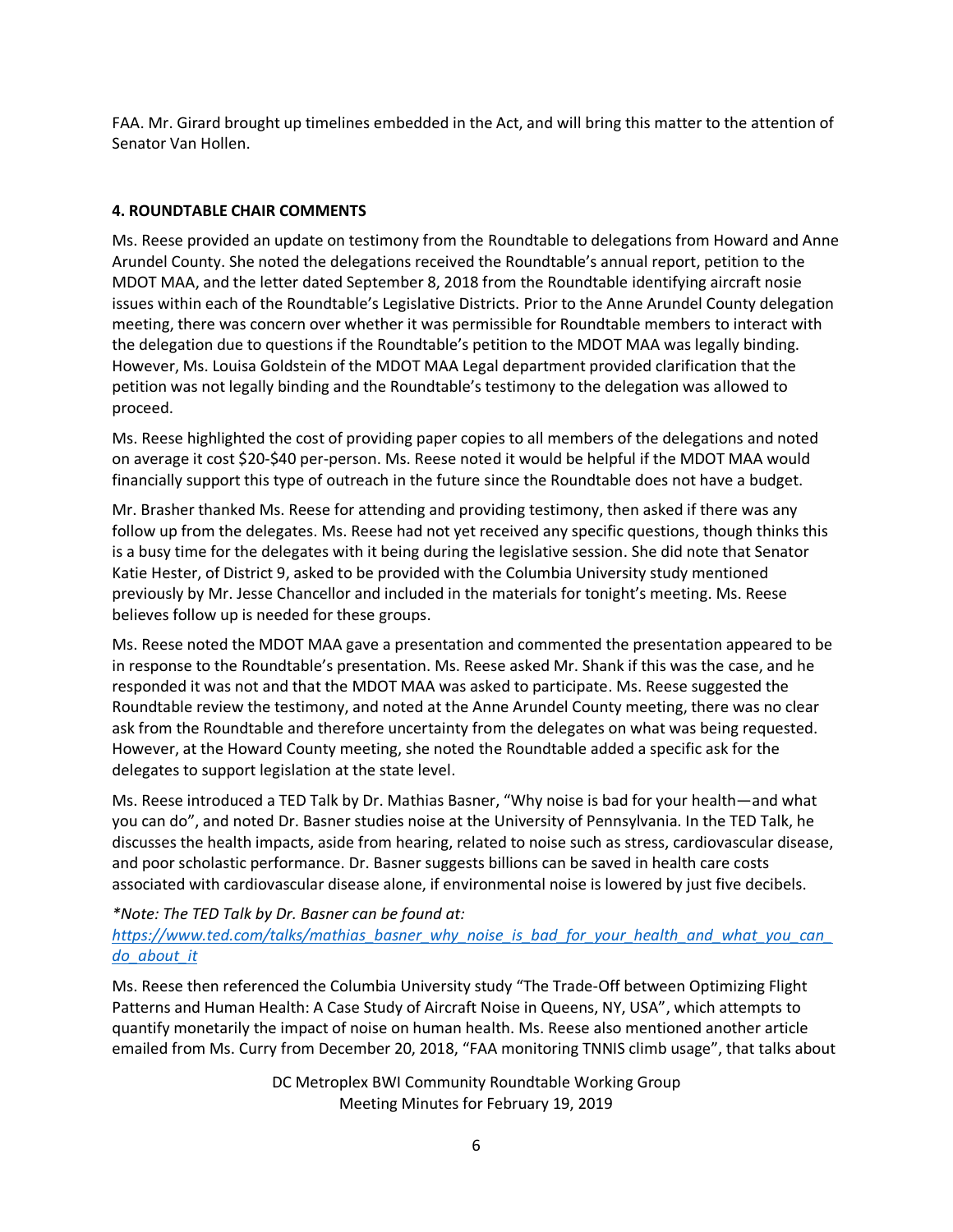findings after the Columbia study was published, and how mysteriously the FAA changed its flight path after the study was released.

*\*Note: The Columbia University Study can be found at: <https://www.mdpi.com/1660-4601/15/8/1753/htm>*

# *\*Note: The article discussing the TNNIS climb can be found at: [http://www.qchron.com/editions/queenswide/faa-monitoring-tnnis-climb-usage/article\\_3e3c15fd-eaca-](http://www.qchron.com/editions/queenswide/faa-monitoring-tnnis-climb-usage/article_3e3c15fd-eaca-5905-8fd2-87d854171021.html)[5905-8fd2-87d854171021.html](http://www.qchron.com/editions/queenswide/faa-monitoring-tnnis-climb-usage/article_3e3c15fd-eaca-5905-8fd2-87d854171021.html)*

Ms. Reese noted that over the last week she provided Senator Edward Riley with the Columbia University study and the article regarding the "TNNIS" climb and noted Maryland could be the model for tackling these issues. She explained to the Senator her belief that it would be beneficial to do further study and a cost-benefit analysis. Ms. Reese explained Senator Riley is committed to passing a bill during the next session to do such a study as requested by Ms. Reese and the Roundtable. Ms. Reese concluded by requesting no press releases be distributed regarding the Senator's commitment until the Roundtable has a further chance to discuss. Ms. Barbara Deckert responded and noted State Senator Clarence Lam, District 12, was also aware of the Columbia University study and that her impression was that the Howard County representatives wanted suggestions on an approach to take to pursue future legislation.

Ms. Curry pointed out that the FAA has traditionally not accepted studies from outside organizations regarding the negative impacts of aircraft noise and only accepts studies conducted by themselves. Ms. Curry also noted Massachusetts Congressman Stephen Lynch reintroduced a bill to require the National Academies of Science, Engineering, and Medicine to conduct a study on the health impacts from aircraft and this study could lay the groundwork for a class action lawsuit. Ms. Curry concluded by noting that the intent behind the study would be to force the FAA to accept the results since the study was done at the direction of Congress and government agencies.

Ms. Reese explained the idea behind pursuing legislation at the state level for a study at BWI Marshall is to allow for better local decision making around changes at BWI Marshall outside of the continuing process to work with the FAA. Ms. Reese also conveyed Senator Riley's continued interest in an environmental bill but noted the bill would not happen during this legislative session in order to allow time for the senator to gain the support needed to get the bill passed.

Mr. Roth noted he watched the video of Ms. Reese's and Mr. Chancellor's testimony and noted he thought it was really good. However, Mr. Roth also pointed out one weakness, which was the lack of a specific ask to the delegates. Ms. Reese responded she was hesitant to make an ask of the delegates because they did not yet have consensus from the Roundtable, but Ms. Reese and Mr. Roth both agreed that an ask needs to be ready for the future.

Ms. Reese revisited the Columbia University study and mentioned the study's author, Dr. Zafar Zafari, is now at the University of Maryland. Senator Riley asked Ms. Reese to get more information from Dr. Zafari, and Ms. Reese has a meeting scheduled with Dr. Zafari in the coming week to help facilitate communication between him and Senator Riley.

### **Deliverables:**

Roundtable to provide Senator Hester with a copy of the Columbia University Study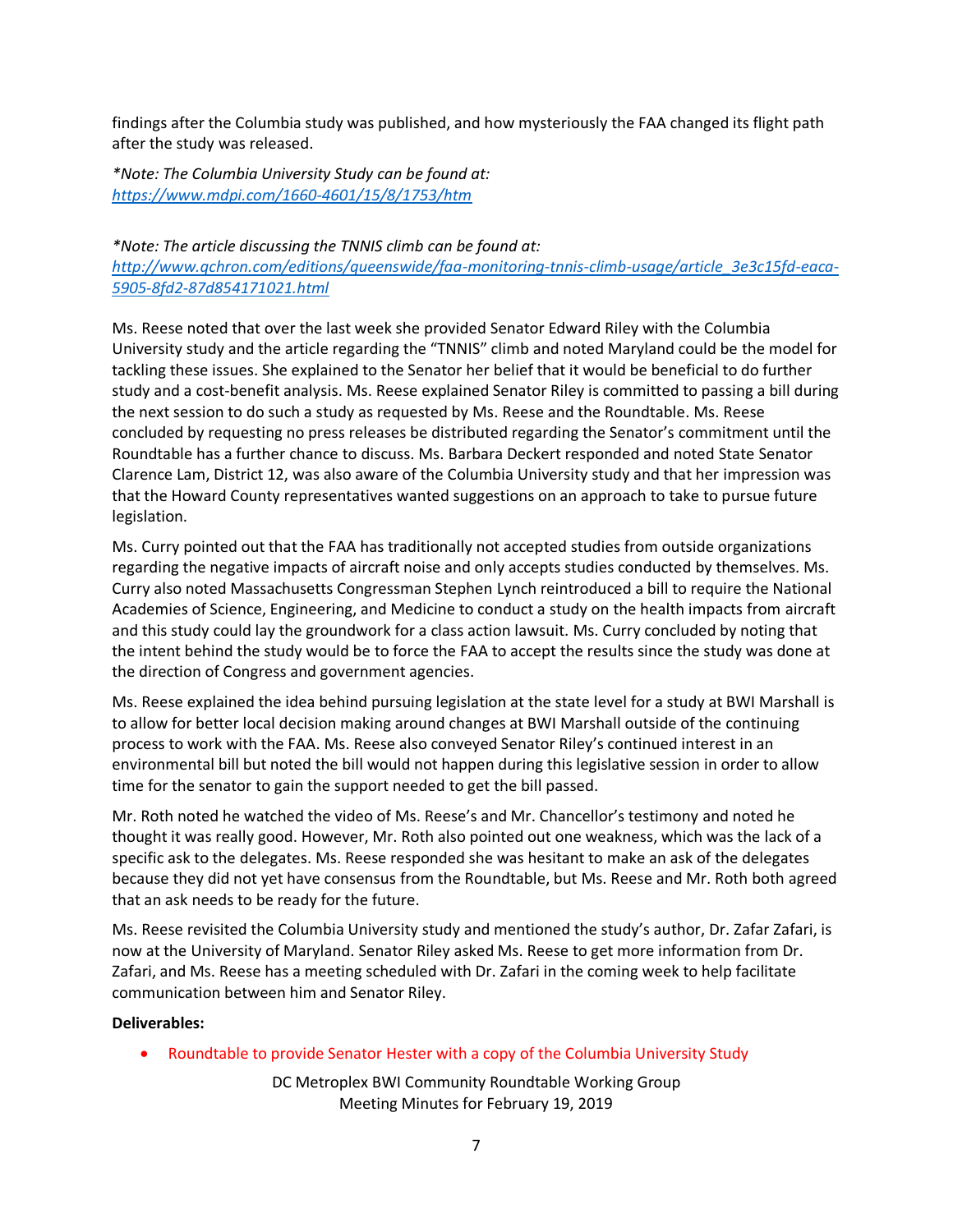- Roundtable to follow up with the Howard County and Anne Arundel County delegations
- Roundtable to prepare and agree on a specific ask(s) or request(s) from local legislators for what they can do to help the Roundtable and the citizens it represents

### **5. COMMUNICATIONS, LEGISLATIVE, AND TECHNICAL COMMITTEE UPDATES**

Mr. Reese provided an update from the Technical Committee, and mentioned the committee will be sitting down with the MDOT MAA and their contractors, HMMH, at the end of February to discuss possible ways to locally effect flight procedure changes and reduce aircraft noise.

Mr. Roth noted he was not on the Legislative Committee, but noted a County Council meeting on the calendar for Howard County where Councilwomen Christina Rigby and Deborah Jung plan to introduce a resolution to reaffirm the new council's support for Howard County's lawsuit. Mr. Roth noted he also emailed Councilwoman Liz Walsh who responded it was her impression the whole council is behind the litigation effort.

Ms. Deckert heard about the possibility of introducing additional litigation and asked if Mr. Roth was aware of this. Mr. Roth responded had no specifics or information on additional litigation.

### **6. MDOT MAA UPDATES ON RECENT ROUNDTABLE AND COMMUNITY REQUESTS**

Mr. Shank discussed the MDOT MAA presentation delivered to the Anne Arundel County delegation by himself and Mr. Smith. He summarized the various slides included in the presentation, including the air service provided by BWI Marshall, economic benefits in terms of employment and the economy, the FAA's oversight of the airspace, areas affected by NextGen, and the numbers of noise complaints as well as areas eligible for noise mitigation. Mr. Shank highlighted that in the presentation it was emphasized that the MDOT MAA does not control the paths of arriving or departing aircraft from BWI Marshall. Mr. Shank also noted the presentation highlighted the affected areas of Anne Arundel County and provided a summary noise complaints and trends in noise complaints.

Mr. Shank noted the presentation also discussed the State's position with respect to NextGen, and that the State's position is to place aircraft flight paths back to historical locations. He also discussed how the presentation highlighted that the State had filed two cases against the FAA and that both were still pending. Mr. Shank also mentioned the MDOT MAA intends to do a Code of Federal Regulations (CFR) Part 150 airport noise study and Airport Noise Zone (ANZ) update per the Maryland Code of Regulations (COMAR). During the presentation to the delegation, Mr. Shank also reviewed Noise Operating Monitoring System (NOMS) on a map showing noise monitor locations and statuses, noise mitigation efforts in the past and expectations for the future, ongoing and future capital projects, and the federal National Environmental Policy Act (NEPA) process and opportunities for public involvement. Mr. Shank concluded his summary of the MDOT MAA's presentation by noting the presentation only lasted about five minutes and that he expects follow-up questions from the delegates, but that no comments from the Anne Arundel County delegation had been received to-date.

Ms. Curry asked about the status of noise monitors. Ms. Robin Bowie from the MDOT MAA responded she expects all monitors to be up and running in the April-May 2019 timeframe. Ms. Bowie noted that each monitor needs to go through a 30-day test period, and once the period is complete, the monitor is available for use. Mr. Royce Bassarab from HNTB noted monitor information can be seen in the quarterly noise reports, and that currently 13 are functional, with a total of 24 monitors planned. Mr.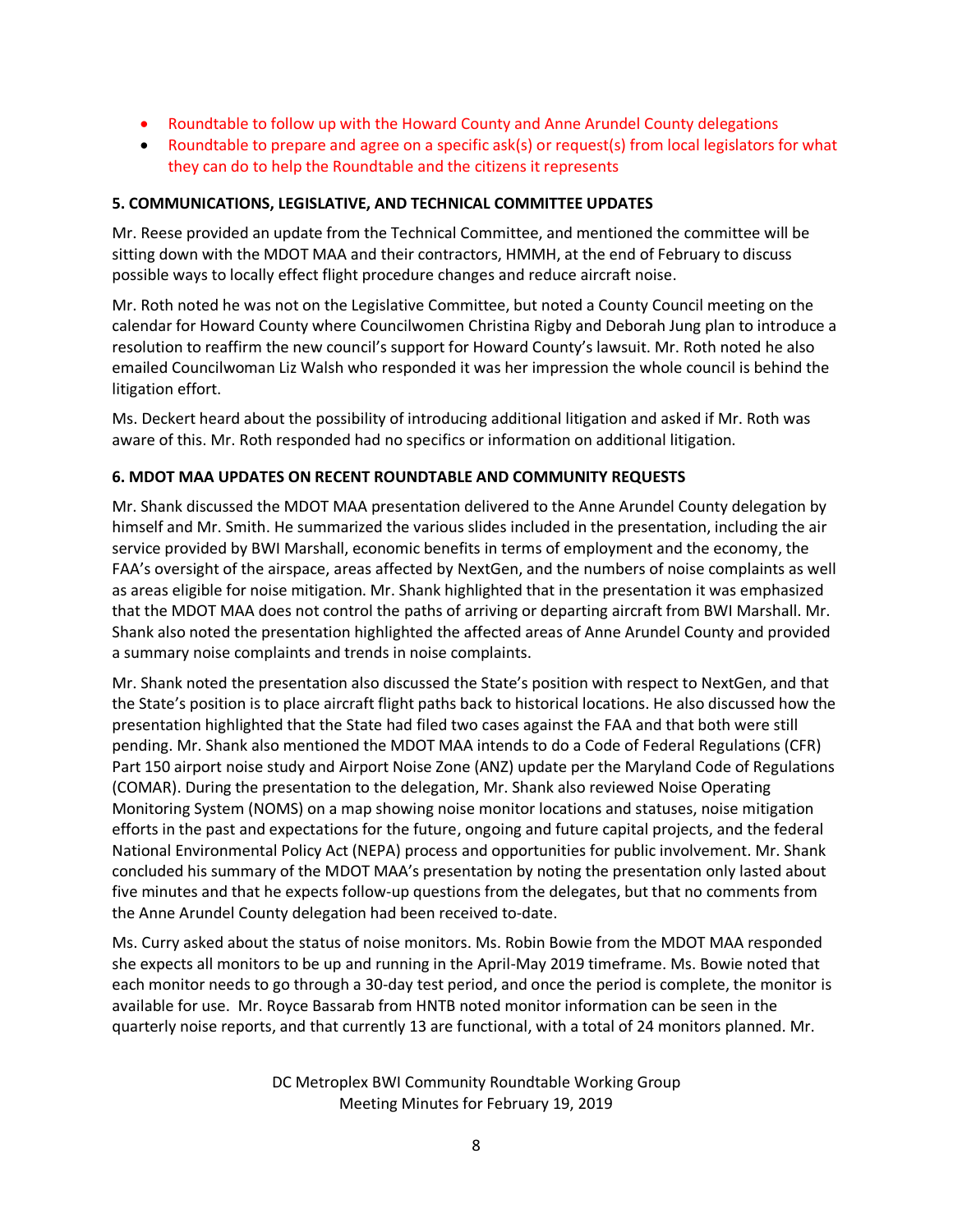Shank commented some monitor locations may be shifted and new monitors may be added as a result of the CFR Part 150 Study.

Ms. Deckert requested a timeline for the completion of the Part 150 Study. Ms. Bowie responded that the MDOT MAA was in the process of scoping the study, and that it was a long process that could take over a year to complete. Mr. Shank also commented he believes FAA could provide funding for the study via a federal grant.

Mr. Reese noted Mr. Smith recently made some dismissive comments regarding the AirNoise.io complaint system and asked the MDOT MAA to look into how the system could be legitimized as a viable way to log noise complaints. Mr. Reese noted it was discouraging to him Mr. Smith discount the system in front of delegates from Anne Arundel Country, and requested a statement announcing the apps validity be posted on MDOT MAA's website. Mr. Shank agreed to respond to Mr. Reese's request, but noted that the MDOT MAA is accepting complaints from AirNoise.io and the fact they are showing up in MDOT MAA reports shows acceptance.

*\*Note: Mr. Ricky Smith has clarified his comments, and noted that he had seen emails from Airnoise.io complainants that expressed concerns with apparent discrepancies between AirNoise.io and MDOT MAA published noise complaint totals.*

Mr. Reese commented he was informed of six new gates being added at BWI Marshall, as stated in an email from Senator Sarah Elfreth. Mr. Reese requested MDOT MAA put together a ten-year timeline for expansion plans at BWI Marshall and present the plan to the Roundtable. Mr. Reese expressed his surprise at the addition of the new gates and was concerned that they were not mentioned previously by the MDOT MAA to the Roundtable.

Ms. Reese asked the MDOT MAA to provide a copy of the presentation given to delegations to the Roundtable. Mr. Shank agreed, and noted the presentations should be posted on the MDOT MAA website. Ms. Reese also inquired about a comment made by Mr. Smith during the MDOT MAA's presentation to the delegation about changes to the airport. Mr. Shank responded he was not able to answer, but would conduct research into the comments and provide clarification.

Mr. Reese mentioned the study brought up by Ms. Curry, and noted that he sees the state and federal studies not as being mutually exclusive and that they could both occur and support one another. Ms. Curry responded she considered the state-level study to be a positive step, but did not believe the FAA would be swayed by the state's study because of the FAA's federal scale.

### **Deliverables:**

- MDOT MAA to prepare a ten-year timeline for expansion plans at BWI Marshall and present the plan to the Roundtable
- MDOT MAA to consider clarifying that noise complaints submitted via Airnoise.io are accepted by MDOT MAA MDOT MAA to provide a copy of the presentation MDOT MAA gave to the Howard and Anne Arundel County delegations
- Mr. Shank to research and provide clarification concerning a comment made by Mr. Smith during the MDOT MAA's presentation to the Howard and Anne Arundel County delegations regarding airport changes

# **7. ROUNDTABLE DISCUSSION OF FUTURE ACTIVITIES**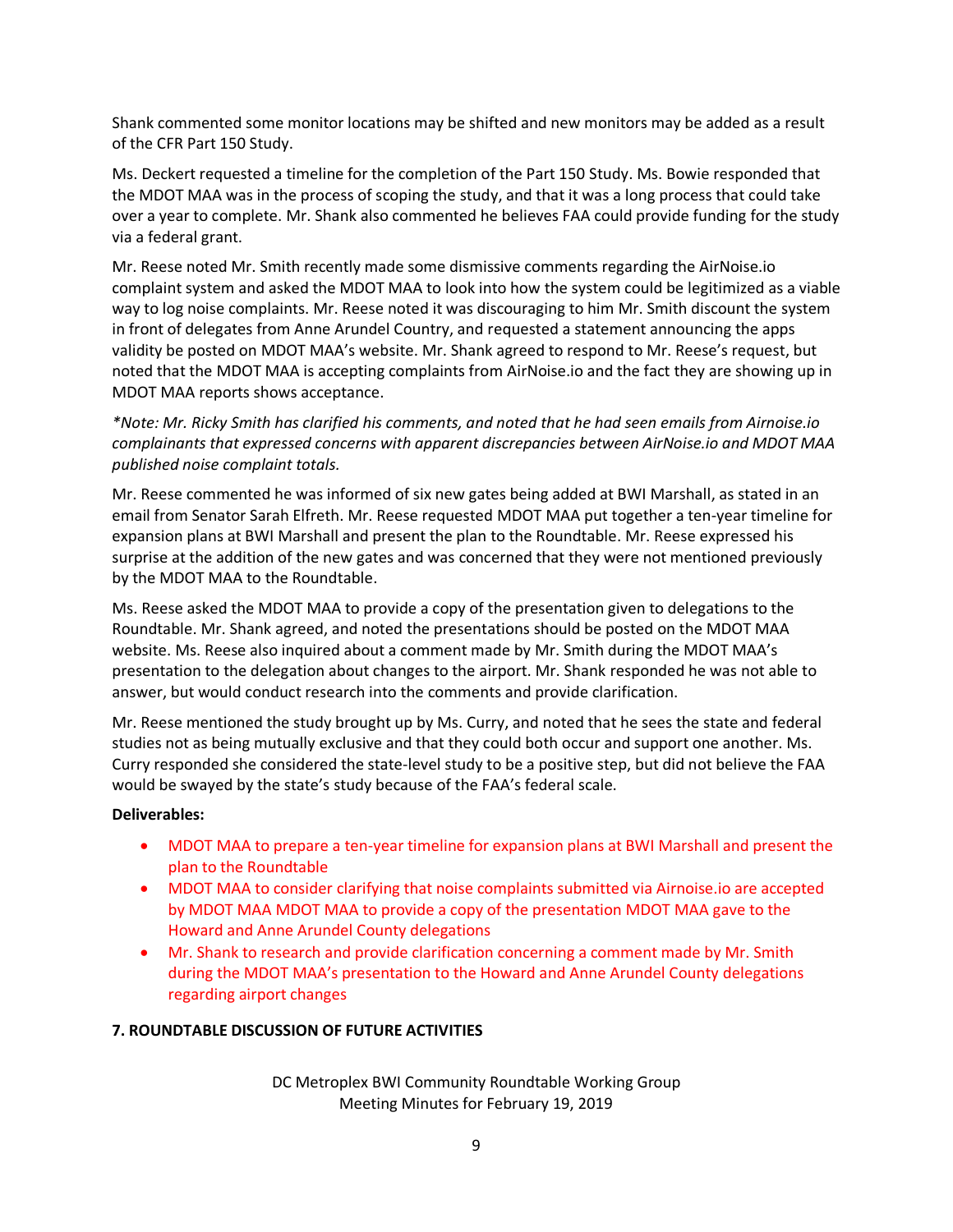Ms. Reese initiated the Roundtable working session by first introducing Mr. Paul Verchinski's list of suggestions for consideration. The list included:

- Reestablishing the Maryland Airplane Noise Legislative Committee
- Have large Home Owner Associations (HOAs) endorse the Roundtable's petition to the MDOT MAA for action
- Picket BWI Marshall
- Meet with Southwest Airlines
- Noise riders on appropriation bills
- Government Accountability Office (GAO) request by Congress into NextGen Airplane Noise
- FAA Inspector General's request from Congress to look into NextGen Airplane Noise

Ms. Reese reviewed the first item on the list, which was re-establishing the Maryland Airplane Noise Legislative Committee. Ms. Curry explained that a committee under this name previously existed in Maryland, and that Mr. Verchinski believed it should be brought back. Mr. Daniel Woomer mentioned a potentially similar committee that is part of the state delegation, however, Ms. Curry believed the original committee was associated with the MDOT MAA. Ms. Curry noted Mr. Verchinski will need to provide additional information for this potential action to be further considered.

Ms. Reese moved on to review the second item on the list, which was to have large HOAs endorse the Roundtable's petition for action to the MDOT MAA. Ms. Curry requested Roundtable members send her a list of all the HOA's within each of their jurisdictions. Mr. Roth commented that once a list of HOA's was assembled, a standard resolution could be drafted and approved by the Roundtable for dissemination to the different HOAs to solicit their support. Ms. Curry responded she intended to draft a resolution with this intent in mind. Mr. Woomer noted he was the Vice President of the LSIA and confirmed support of the LSIA in pursuing these efforts. Ms. Woomer also noted the LSIA was briefed by the Roundtable at one of their meetings in May 2018.

Mr. Yates suggested the Roundtable organize into teams to approach HOAs to educate and provide a status update on the Roundtable's initiatives. Mr. Reese responded and noted to reduce workload, the Roundtable should first reach out to HOA's to see if they would be interested in supporting the Roundtable, and then present to the HOA's that are interested. Mr. Roth requested a basic slide deck be drafted for this purpose. Ms. Curry responded she already had prepared a draft presentation and will circulate the presentation within the Roundtable for further input. Mr. Woomer offered the LSIA as a test audience. Ms. Reese concluded the discussion on HOA's by emphasizing that any materials with a public audience must be routed through Ms. Reese to coordinate Roundtable approval.

Ms. Reese reviewed the next item on Mr. Verchinski's list, which was to picket BWI Marshall. Mr. Roth shared a story about an intermodal project where the opposition picketed an award ceremony where the CEO of CSX received the award for Maryland Industrialist of the Year. Mr. Roth noted his story aside, there could be a strategic opportunity to picket BWI Marshall in the future that could help advance the Roundtable's interests. Ms. Reese responded that while the Roundtable sometimes does take a harsh tone toward interacting with the MDOT MAA, she is against picketing BWI Marshall as she views the MDOT MAA as partners and picketing could compromise that partnership moving forward. Mr. Brasher expressed his view that picketing is not a Roundtable event, but is something that could be done by private citizens, and those who wish to picket should feel free to exercise that right in his or her own free time. Mr. Woomer concluded the discussion by noting that picket's generally only work with large numbers of people, and if large numbers of people do not show up a picket could hurt one's case.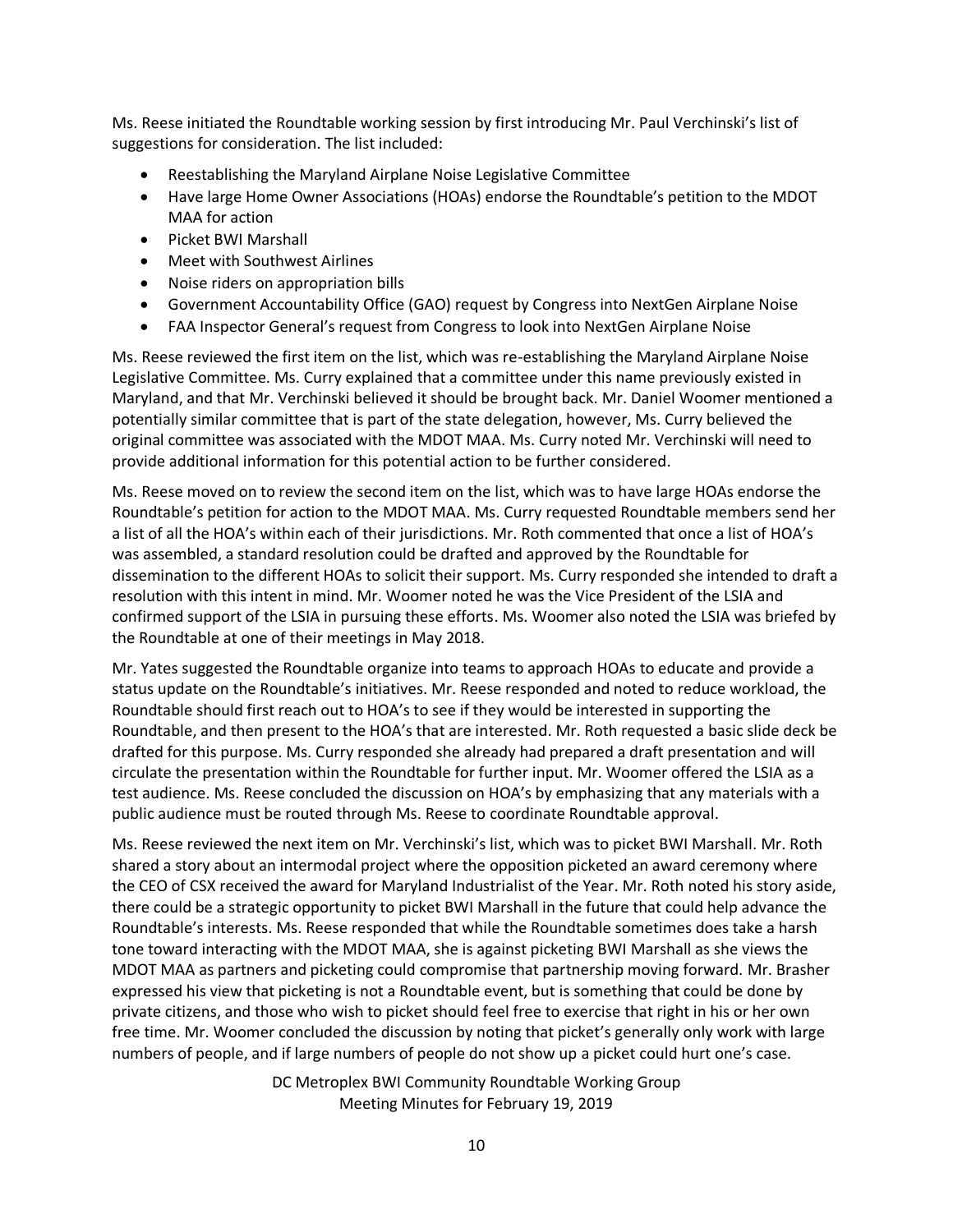Ms. Reese moved on to discuss the fourth item on Mr. Verchinski's list, which was to meet with Southwest Airlines. Ms. Reese noted that she and Mr. Chancellor met with David Richardson of Southwest Airlines, which was reported back to the Roundtable previously and was a good meeting. She explained that if there is a procedural solution that can be developed that would benefit Southwest, the MDOT MAA could then work with Southwest to develop a procedure to present to the FAA. Ms. Reese also commented that Mr. Richardson was supportive of working with the Roundtable to evaluate potential procedure changes to the FAA, and would even consider providing a technical representative to attend meetings between the Roundtable, MDOT MAA, and Southwest to look at changing procedures.

Mr. Shank noted that a meeting was already scheduled between the Technical Committee, MDOT MAA, and HMMH to start the process of reviewing potential procedure changes. Ms. Reese commented that she wanted to clarify that the MDOT MAA and Southwest would be developing the procedures, and that the Technical Committee would only be attending the meetings to provide understanding of the Roundtable's issues. She emphasized the Roundtable would not be creating procedural solutions. Mr. Shank noted it was beneficial for the Technical Committee to attend the meetings with Southwest because Mr. Reese understands airspace and aircraft operations. Mr. Shank also highlighted that HMMH will be able to do analysis of any ideas put forward from these procedure meetings and reminded the Roundtable that FAA said they will only entertain resolutions put forward by the Roundtable to avoid large numbers of groups providing suggestions and to streamline communication.

Mr. Reese noted that the goal of having meetings between the Technical Committee, MDOT MAA, Southwest, and HMMH is to see what potential procedure changes are possible, and then present those changes to the Roundtable. He noted he understood the Roundtable's original mandate was to restore flight paths to historical locations, but that if the potential procedure changes that come out of this process are acceptable to the Roundtable, the Roundtable could change its position and bring something forward to the FAA. Mr. Shank emphasized the MDOT MAA will not put any idea forth to FAA that has not been cleared first by the Roundtable.

Mr. Roth brought up the fact that any suggested procedure changes will need to go through the Performance Based Navigation (PBN) process. Mr. Roth urged the need to focus on getting the rest of the Roundtable's suggestions for procedure changes and reversion to historical flight paths inserted into the next PBN cycle. Mr. Reese responded that based on his experience, the best way to encourage the FAA to take action on changing procedures is by offering specific solutions because it is his belief FAA is out of ingenuity.

Mr. Roth described the various letters written by the Roundtable to the FAA describing the Roundtable's issues. He explained one of the issues is arrivals that fly with low altitudes for long distances, which exacerbates the suffering experienced by people under these flight paths, and believes removing these arrival paths would be a huge win. Mr. Roth emphasized he wants the issues listed in the Roundtable's letters to FAA to feed the PBN process, to which Mr. Reese agreed. Mr. Reese also stated the Roundtable, MDOT MAA, HMMH, and Southwest will need to take a proposal through the PBN process and needs to be pre-approved by the Roundtable. Mr. Reese noted he wants to be a part of the PBN conversation to hopefully encourage a better outcome.

Mr. Brasher questioned whether FAA relied on a CATEX to make changes to Runway 33L arrivals, or if the changes to Runway 33L arrivals were the result of some other process. Mr. Brasher also noted he was unclear what process it was that led to the changes to Runway 33L arrivals that allowed them to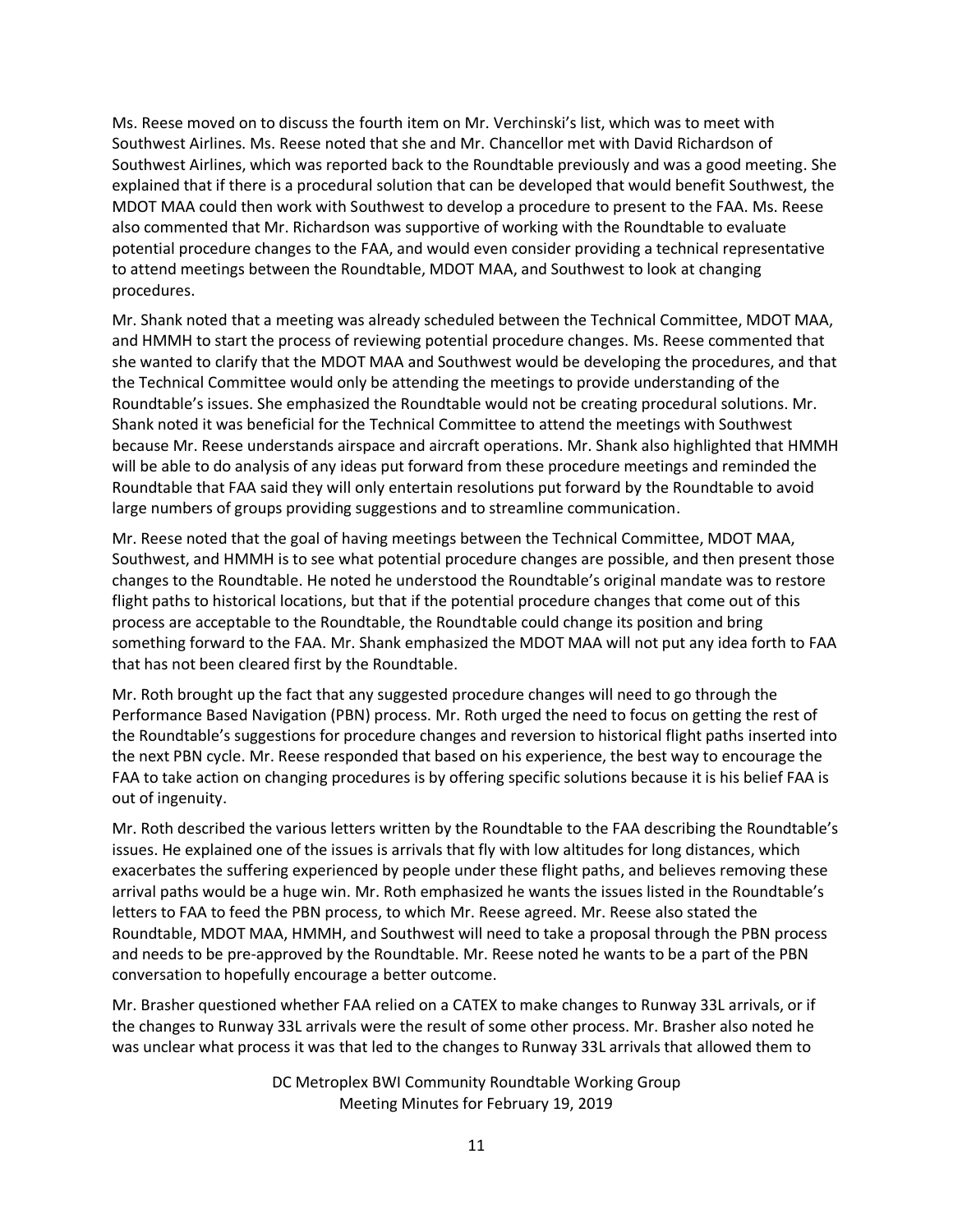become problematic and why they didn't require a PBN process or environmental review. Mr. Reese responded that based on his reading of the PBN process documents, NextGen made the PBN process both possible and necessary. He noted that prior to NextGen, changing flight patterns had a different process because it was not PBN or Global Positioning System (GPS)-based; they instead used ground based navigational systems. The PBN process came into being when NextGen was implemented as a way to change the newly implemented NextGen system.

Ms. Reese noted it was her understanding the PBN process did not influence the ability of air traffic controllers to issue visual approach clearances to aircraft. Mr. Klosterman questioned if pilots asked for visual approaches, or if air traffic controllers automatically provide the clearance to pilots. Mr. Reese noted visual approaches are issued as a result of pilot request. Mr. Reese suggested the pilots no longer ask for visual approach, and noted he raised this issue with Mr. Richardson and Southwest at the last meeting. Mr. Reese said Southwest is supportive of a Required Navigation Performance (RNP) approach, which would keep aircraft at higher altitudes than is the case with traditional visual approaches since it saves fuel and cost. Mr. Klosterman commented that if the Roundtable, Southwest, MDOT MAA, and FAA all worked together, maybe there could be a compromise on the arrival flight paths. Mr. Reese responded that this was the intent of having meetings to review potential procedure changes and that the Roundtable would benefit from packaging their requests with those of Southwest as the FAA may be more willing to entertain potential procedure changes.

Mr. Shank noted FAA's sensitivity to costs when assessing scenarios. Ms. Reese inquired about the possibility of the State shouldering the cost, and Mr. Roth commented on the complications involved in such a funding structure. Mr. Shank noted he wished the FAA were present to answer these questions.

Mr. Klosterman asked how much the Roundtable was being held back in pursuing various activities due to lack of funding for items such as outreach. Ms. Reese stated the cost of printed materials for the Anne Arundel County delegation was around \$400. Mr. Klosterman wanted to know if the Roundtable had ever asked for funding from the Anne Arundel County Council. Ms. Reese responded funding had not been requested. Mr. Reese noted the MDOT MAA has contributed considerable financial resources to supporting the Roundtable through HMMH, and said the next step would be to ask our representatives to procure funds for the MDOT MAA to facilitate Roundtable communication and outreach. Mr. Klosterman suggested a GoFundMe page. Ms. Reese noted she and Mr. Chancellor previously discussed the need to keep people informed and explained that part of the issue in Anne Arundel County was with the last County Executive; he did not want to hold a town hall meeting to discuss these issues. Ms. Reese asked if they could ask the MDOT MAA for funding. Ms. Bowie responded the Roundtable could, but needed to provide an official request in writing.

Mr. Woomer explained that Facebook and Nextdoor allow for larger blasts of information, and every community should be connected to at least one of these sites. He suggested publishing short, one to two paragraph informational blurbs. Mr. Woomer noted that posting on his community site also circulates to surrounding communities. Ms. Reese commented creating a Facebook page for the Roundtable had been previously discussed and was a great idea, but the time required to be an administrator of the group was considered impractical.

Ms. Reese requested Ms. Curry to be clear with messaging moving forward and ensure residents are being directed to speak with their elected officials. Ms. Reese noted that the Roundtable exists as subject matter experts to disseminate information, and that residents need to know it does not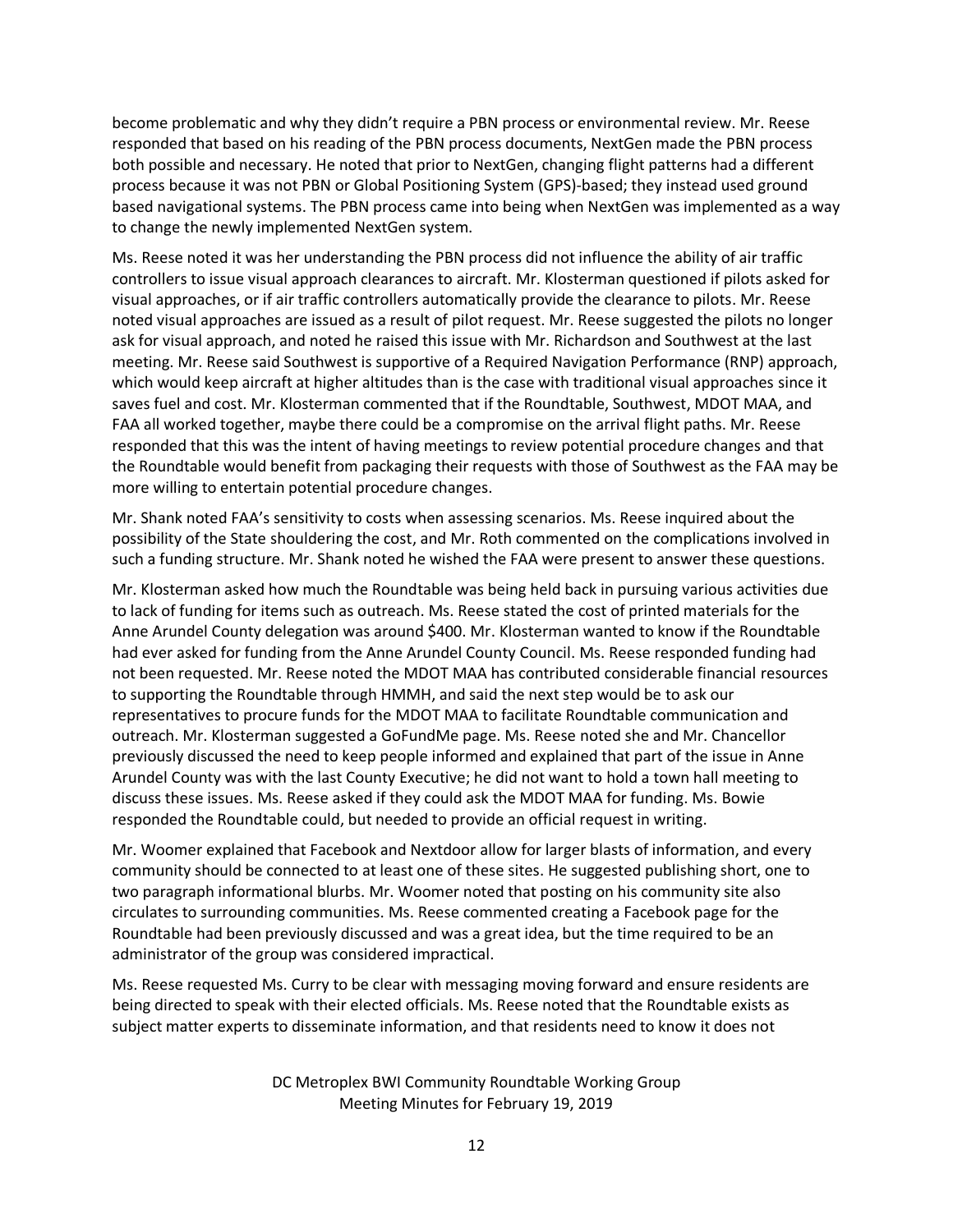accomplish anything to show up at Roundtable meetings to vent because the Roundtable has no legislative capacity.

Mr. Woomer mentioned the LSIA posts pieces of legislation with contact information for representatives and draft language for residents to use. Mr. Woomer noted the LSIA has seen a marked increase in residents reaching out to elected officials as a result of posting the legislation and representatives contact information.

Ms. Curry noted she is a member of the Greater Severna Park Council, and is the chair of the Airport and Noise Committee. The council has an email list of the residents in the over 58 communities covered by the council, and they send out a monthly report to all addresses on that list. Ms. Curry noted the council followed a similar approach to that mentioned by Mr. Woomer during the latest FAA Reauthorization Act, and that response rates from the group following this approach were positive. Mr. Roth suggested Ms. Curry join the Facebook group BWI Quiet, of which Mr. Roth is a member.

Ms. Curry inquired if the BWI Quiet Facebook group contained a list of communities. Mr. Roth responded it did not. Ms. Curry noted she was seeking community associations to distribute messages from the Roundtable as it allowed for messages to be distributed leveraging each communities lists of emails and residents. Mr. Roth noted that there are a lot of community associations, and that in Howard County, every development has an HOA per zoning regulations even if it only contains a few houses. Mr. Roth noted this makes it inefficient to communicate as a lot of effort could be expended in trying to distribute a message to a community association that may only represent a few residents. Mr. Roth explained he found dealing with community associations to be very fragmented, and that in his experience, using Facebook was better at disseminating information because it reached a broad audience of community members interested in airport noise. Mr. Roth concluded by noting he thinks the goal should be for the Roundtable to determine the minimal number of groups necessary to cover the Roundtable's target audience for distributing communications, and that letters to elected officials should be posted to those groups to solicit residents to send the letter.

Ms. Deckert noted that on Facebook the potential exists for people to discredit the concerns of others regarding airport noise. Mr. Roth responded that while that is true, the ability exists to moderate Facebook groups and remove those who are not being constructive to the conversation regarding resolving aircraft noise issues.

Ms. Curry noted that if a standard resolution was drafted and disseminated to communities via Facebook, there would be many people who do not use Facebook who would not receive the letter. She explained in her community association only 87 of 151 homes are members of the community Facebook page, and that if she only used Facebook a large number of homes would miss out on communication. Mr. Roth responded he was not implying the Roundtable should only use Facebook, but that Facebook should be used in conjunction with other methods for disseminating information.

Ms. Curry commented she still required clarification on how to disseminate Roundtable materials, as depending on other Roundtable members to provide her with information limits her ability to distribute the information. Mr. Roth suggested Ms. Curry separate the message creation from message dissemination. Mr. Roth explained that as messages are drafted and approved, the greater Roundtable can take on the task of spreading the information.

Mr. Brasher asked what the relationship was between the FAA and MDOT MAA, and inquired whether the MDOT MAA and FAA regularly communicate. Mr. Shank discussed the multiple lines of contact the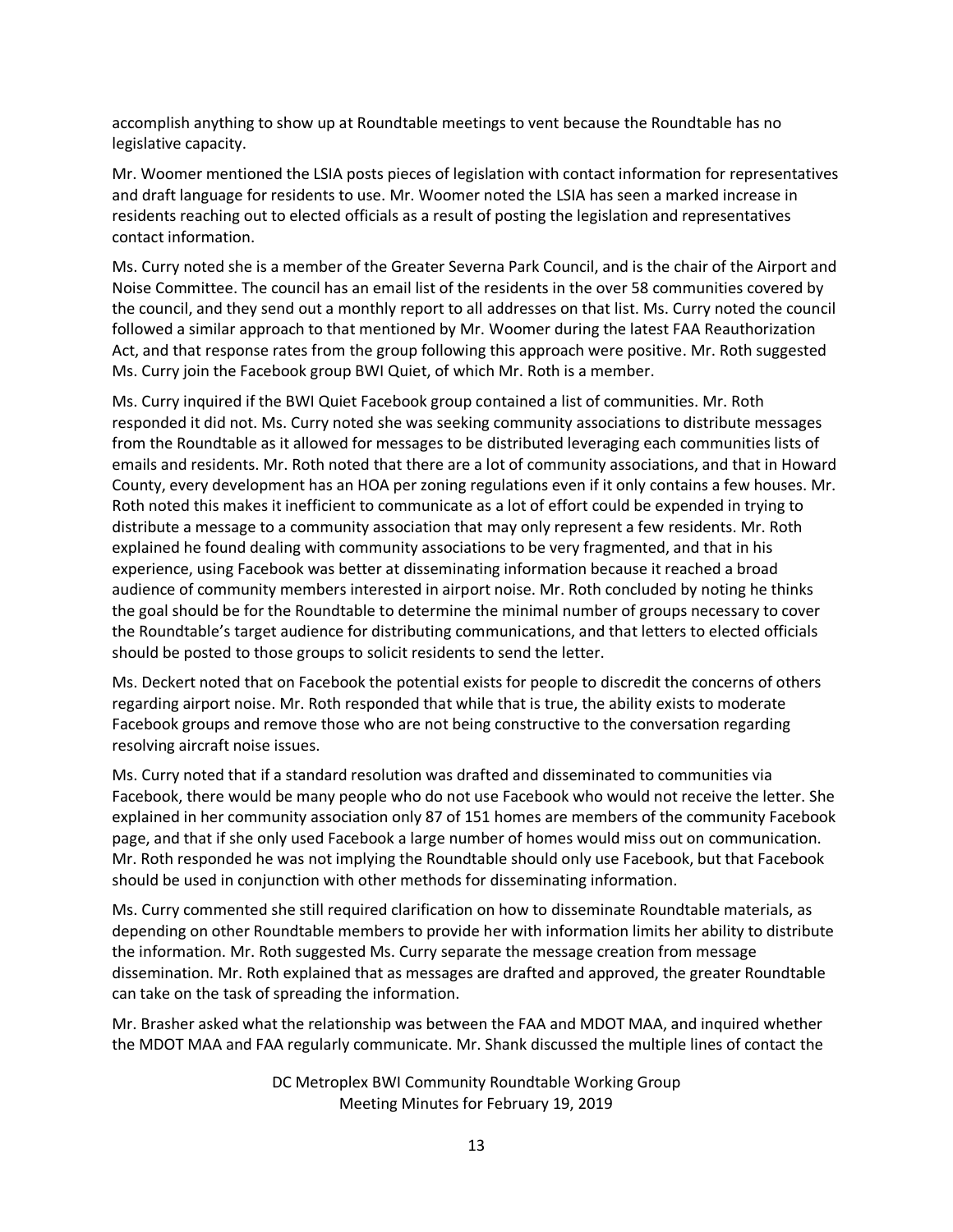MDOT MAA has with FAA, and explained the FAA has multiple business lines, or multiple groups, that talk among one another such as the airports side for capital projects and the air traffic side for flight procedures. Mr. Shank noted that due to litigation, the communication with some of these groups has been slowed and this has made it more difficult to coordinate with the FAA. He explained that rather than focusing on the FAA as an organization, the MDOT MAA tries to focus on the individuals working at the FAA in the various groups and works to establish relationships with them to help maintain communication and remain respectful of the FAA's activities.

Mr. Brasher expressed his confusion over the different lines of FAA business and issue of crossover between each of the lines. He noted that while a great deal of communication is occurring, he does not necessarily believe enough communication is occurring to deal with the issues at hand. Mr. Shank responded that the MDOT MAA Executive Director, Governor, and other elected state officials are all working to communicate with people in the FAA with whom they have relationships including the Administrator and Deputy Administrator among others.

Mr. Shank responded by discussing the chain of command in place at the FAA, and that he plans to respect the existing chain of command. He noted Ms. Solomon and Ms. Stanco are gatekeepers at the FAA for Ms. Reese and the Roundtable. However, if the Roundtable does not get satisfaction in communicating with the FAA through Ms. Solomon or Ms. Stanco, the MDOT MAA will politely try to communicate with the FAA through other channels.

Mr. Brasher wanted to know more about the meeting planned to occur between the MDOT MAA, Technical Committee, HMMH, and Southwest and asked if this would be a formal meeting. Ms. Reese commented Mr. Richardson of Southwest is bringing more relationships with the FAA to the table. Mr. Shank stated the MDOT MAA will work through these channels, such as Southwest, to present any solutions the Roundtable agrees upon so the FAA can, as they have promised, look at the changes. Mr. Shank believes progress is being made with the FAA on changing procedures, even though it has been extremely slow.

Mr. Brasher asked if MDOT MAA Executive Director Mr. Smith has a relationship with the FAA Administrator. Mr. Shank responded Mr. Smith does have a relationship with the Administrator and has conducted briefings to him and other high level FAA staff in the past. Mr. Shank concluded by noting the need to be respectful of the FAA's chain of command, and importance of being as factually accurate as possible when communicating with the FAA.

Mr. Brasher asked whether the MDOT MAA could implement a more organized way of communicating with the FAA to address the kinds of issues that are arising with communities and wondered if there could be a better way of communicating concerns to the FAA. Mr. Shank responded he believes the current communication process with the FAA works, but only when a consensus is reached among all parties. Mr. Woomer responded by sharing his experiences working with various government agencies over the years and emphasized the importance of strategic communication and consistency of messaging, especially when making requests, because whatever you state as a request will be exactly how a government agency will respond.

Mr. Roth inquired about item three on the agenda, and asked about a status update on proposed procedure changes as presented to the Roundtable by the FAA in April 2018. Mr. Roth noted while reviewing some FAA websites related to PBN, some procedures are planned to be published for BWI Marshall during calendar year 2019 and was curious what those procedures are. Ms. Bowie responded HMMH is constantly monitoring the FAA PBN website, and keeps the MDOT MAA appraised of any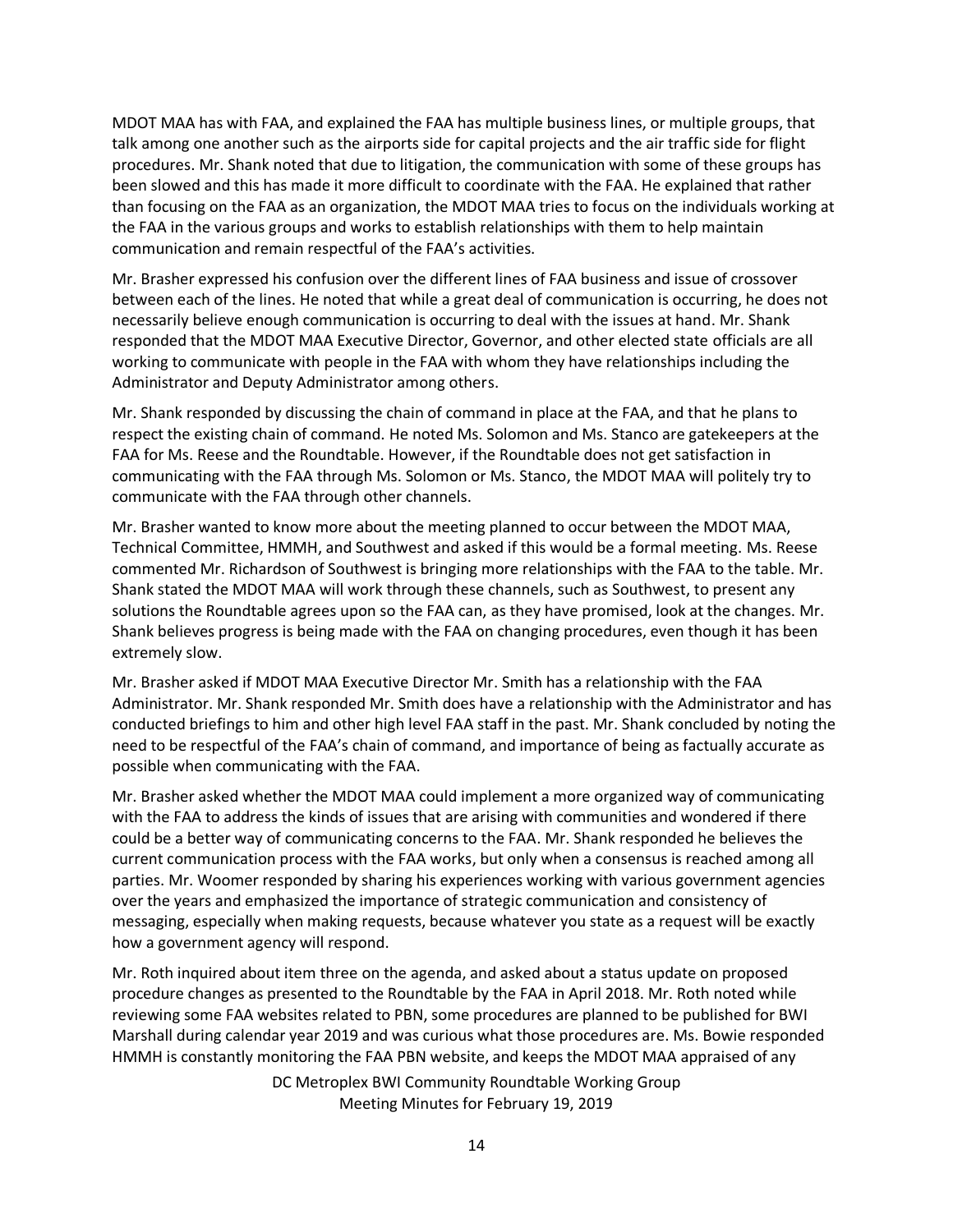procedure changes. Ms. Bowie noted that HMMH had not informed the MDOT MAA of any changes warranting the Roundtable's attention, but would follow up with them after the meeting to provide more information.

Mr. Shank returned the conversation to relationships within the FAA, and noted that the FAA will not show up at Roundtable meetings and be treated unprofessionally or verbally abused. Mr. Shank also noted it is incumbent upon the Roundtable and MDOT MAA to put something in front of the FAA that they have not previously considered regarding procedure changes.

Ms. Reese asked whether a formal letter should be written to FAA with a request to reconvene the PBN Working Group and if that letter should come from the Roundtable or the MDOT MAA. Mr. Shank suggested the MDOT MAA work with the Technical Committee to determine what other procedure changes to put forward, such as arrivals.

Mr. Reese recalled the FAA stating BWI Marshall would be moved up in the PBN process; however, a majority of the issues are still unresolved. Mr. Reese wondered whether the request needed to be made for procedure changes at BWI Marshall to go back to the top of the list for consideration in the PBN process as it will take at least a year or two for any procedure changes to be implemented. Mr. Shank stated that communications have not ended with the FAA, and MDOT MAA will not take silence as an answer.

Mr. Roth explained that one of the reasons the Roundtable harshly questioned the FAA when they last presented was that the Roundtable told the FAA their concerns, but the FAA would not communicate what they were doing to address them. Mr. Shank noted Mr. Roth's comment and noted it would be communicated to the FAA. Ms. Reese asked Mr. Roth to yield as there were only five more minutes remaining in the meeting and she needed to allow time for a broader discussion.

Ms. Deckert wondered if state legislators could request fees such as for landings or parking and taxes for airport amenities as well as raise the aviation fuel tax to pay for health studies, noise mitigation, and funding of the Roundtable. She explained higher costs may deter some planes from landing at BWI, effectively reducing noise. Ms. Deckert noted it would be beneficial to residents if those who cause the noise could help pay for reducing it. Ms. Reese responded she will try to find out if any funding was already earmarked for this purpose and explore the potential for future earmarking of funds or potential increased taxes. Mr. Roth commented this could be one of the state legislative asks.

Mr. Brasher discussed the FAA Reauthorization Act and noted that although the Act was passed, there were many pieces of legislation that were proposed but not approved. He asked Mr. Brent Girard if there was an opportunity to get some of the legislation going again. Mr. Girard responded that he would inquire with Senator Van Hollen. He noted currently the Senator's main effort is working to keep the FAA accountable for items that have already been requested by the Roundtable.

Mr. Yates commented that the Roundtable could be used as a forum to educate the public. He explained that he believed there is value in sending small teams out into communities to educate and inform residents regarding airport noise issues.

Ms. Reese opened the floor for other suggestions. Mr. Harrell asked which agency controls aircraft flight departure times from BWI Marshall, and whether quiet hours could be introduced by the MDOT MAA or through legislation. Ms. Reese responded that the MDOT MAA and FAA together control when aircraft at the airport may operate. She explained the airport operator could request usage restrictions through the Part 161 process, which is tedious and largely untested, or they could produce their own suggestion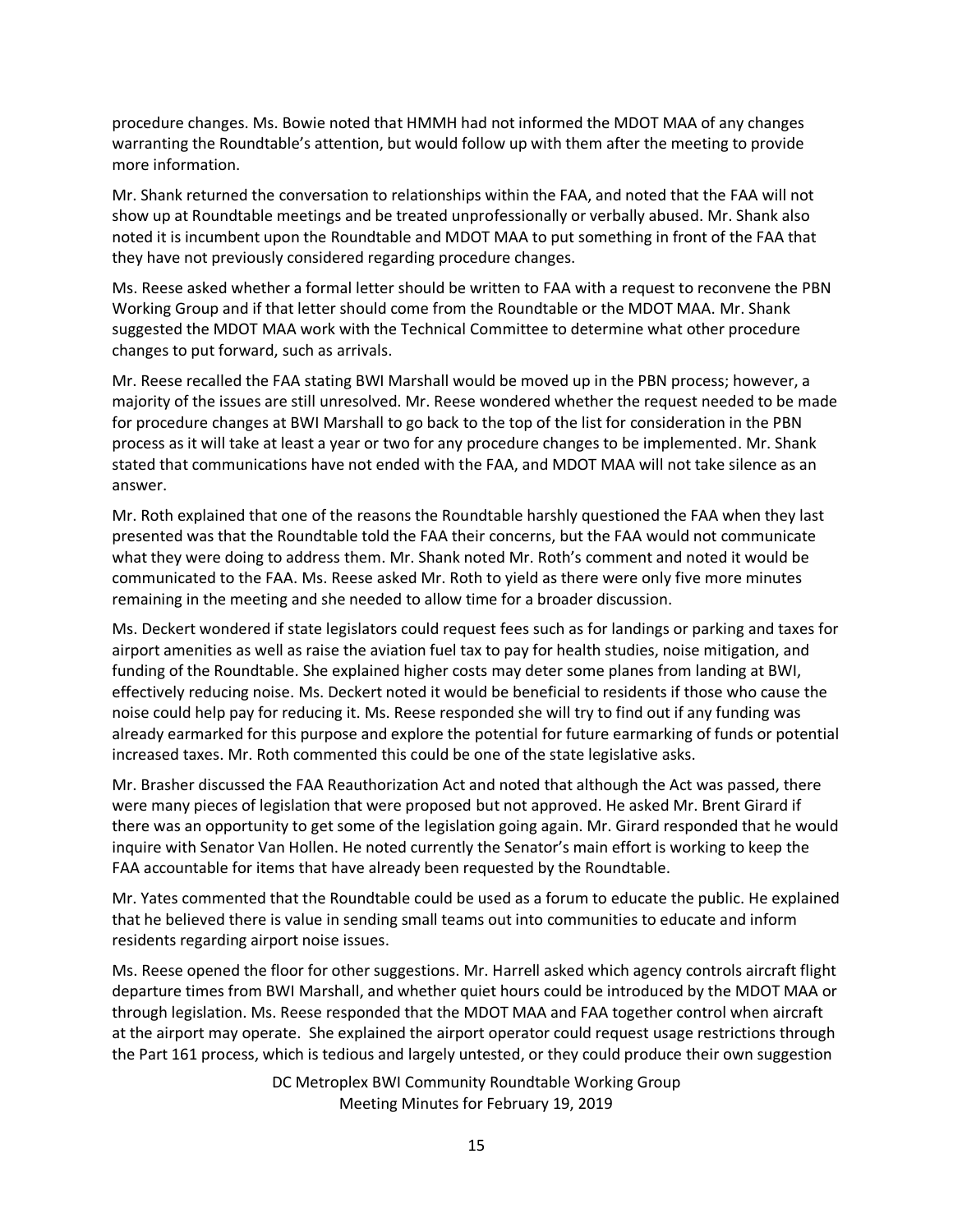and tell FAA they want to introduce quiet hours at BWI Marshall. Ms. Reese noted quiet hours and operational changes are something the Roundtable could control and legislatively mandate these actions. Ms. Reese also noted distributing runway usage could also be requested by the airport authority, as could regulating the types of aircraft allowed to land. Mr. Roth responded, and noted he reviewed the law on imposing aircraft usage restrictions, and that the FAA has to approve quiet hours. However, he noted they are not going to approve a restriction if the airport operator never asks and it is his understanding the MDOT MAA has never asked FAA for quiet hours.

Ms. Reese commented that the Roundtable could draft a formal request for some of these ideas, but noted Senator Riley is very aware of these issues and is committed to gaining support for legislation. Ms. Reese noted the Roundtable was just scratching the surface to get study bills regarding noise, and that some of these legislators are just finding out about noise issues. Ms. Reese noted she would like to be able to present monetary evidence to legislators and reiterated how terrible the quality of life is for those who live beneath aircraft flight paths.

Mr. Brasher suggested an agenda item be added to the meeting with Southwest to discuss what the airlines can do within their operational procedures to help the Roundtable. Mr. Brasher also noted it would be nice to reward better performing airlines in terms of aircraft noise with positive recognition and expose those that are bad. Mr. Brasher cited Spirit airlines as an example, and noted there aircraft frequently fly very loud and low. Mr. Roth commented the complaints from AirNoise.io could be reviewed to determine this information.

Ms. Reese asked the Roundtable if members would like the MDOT MAA to assemble monthly complaint numbers organized by district, so Roundtable members can send them to local representatives. Mr. Brasher requested complaints also be divided by airline, and Mr. Roth requested the number of flights per-airline be included alongside the number of complaints per-airline.

Mr. Ramond Robinson asked if there was a way to dig deeper into the metrics provided in the Quarterly Noise Reports. Ms. Deckert also asked if the noise reports were distributed to representatives. Ms. Bowie said they were not, but they are available on the website. Mr. Robinson suggested these reports should be circulated to the FAA as a reminder that residents are still complaining about aircraft noise. Ms. Reese agreed to circulate to Ms. Solomon and other contacts at the FAA. Ms. Curry asked Ms. Bowie if the MDOT MAA sent complaint data to the FAA. Ms. Bowie responded the MDOT MAA does send reports of the number of complaints and number of complainants to the FAA on a monthly basis.

Mr. Yates asked about the date of the next meeting. Ms. Reese responded by asking Roundtable members if they thought a meeting in March was necessary, or if the next meeting should be held in April and return to a schedule of holding meetings every other month. Mr. Howard Johnson asked when the Technical Committee would be meeting with Southwest. Mr. Reese responded the meeting is scheduled for February 28, and that there will likely be follow up meetings.

Mr. Peterson asked if there was a way for people to more easily file noise complaints. Ms. Reese noted that the complaints are published and she would catch up with Mr. Peterson after the meeting.

Ms. Bowie stated the date for a Roundtable meeting in March would be March 19, and for a meeting in April would be April 16. Ms. Curry noted newly drafted materials from the Communication Committee would need a meeting for approval. Ms. Donovan also requested meetings be moved to a day other than Tuesdays due to the legislative session. Ms. Curry requested the next meeting to be held in March. Ms. Reese suggested newly drafted materials be approved through email or conference calls rather than